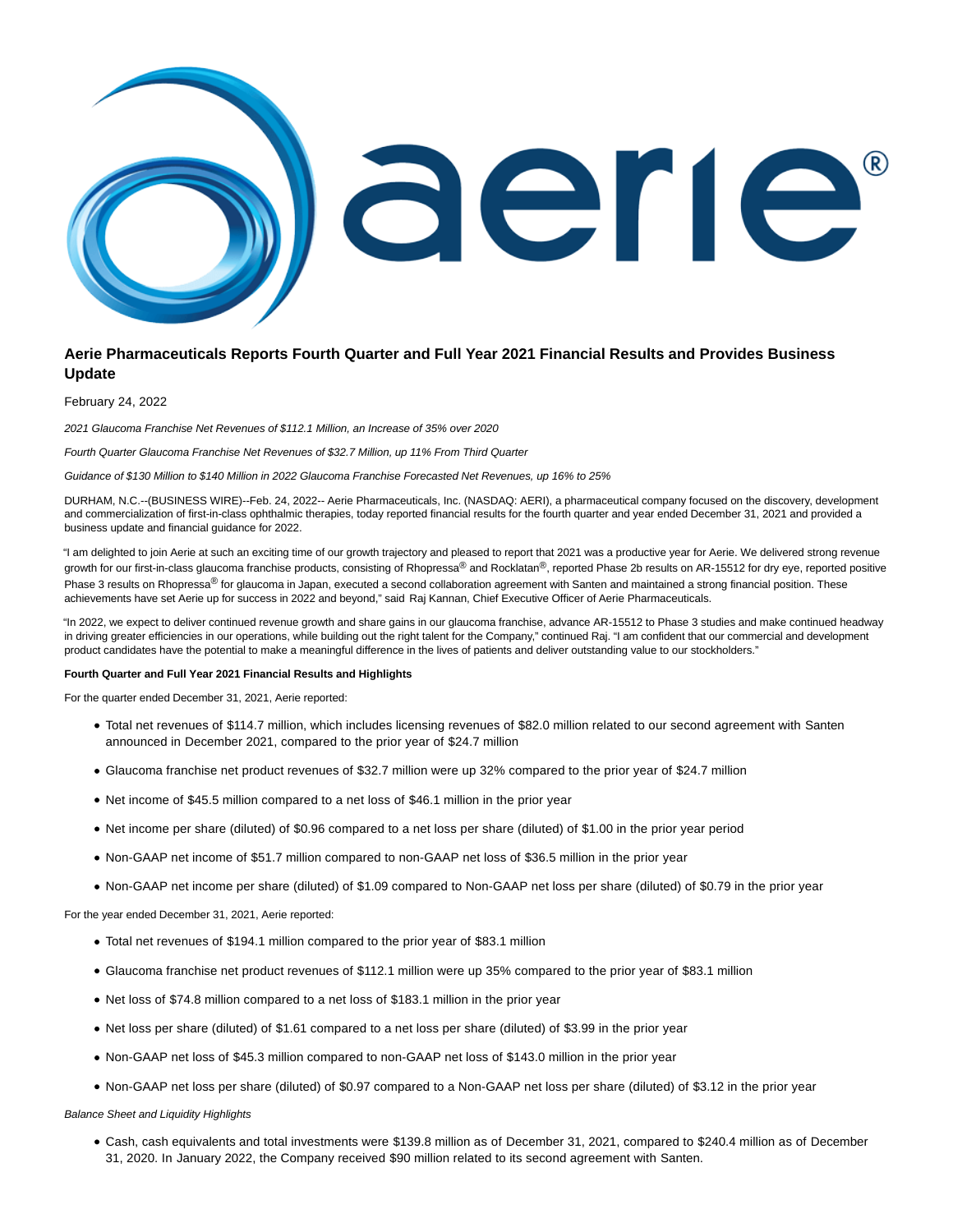For the fourth quarter 2021, our net cash used in operating activities was \$30 million, bringing our full year total of net cash used to just under \$100 million.

### **Financial Outlook for 2022**

Aerie provided the following full year guidance for 2022:

• Glaucoma franchise net product revenues: target is \$130 million to \$140 million, up 16% to 25% versus 2021

• Net cash used: We expect a reduction in total net cash used by approximately 15% in 2022 versus 2021 despite increasing costs both in R&D, driven by the initiation of three Phase 3 studies for AR-15512, and in our ongoing operations.

#### **Conference Call / Webcast Information**

Aerie management will host a live conference call and webcast at 5:00 p.m. Eastern Time today to discuss Aerie's financial results and provide a general business update.

The live webcast and a replay may be accessed by visiting Aerie's website at [http://investors.aeriepharma.com.](https://cts.businesswire.com/ct/CT?id=smartlink&url=http%3A%2F%2Finvestors.aeriepharma.com&esheet=52584864&newsitemid=20220224005389&lan=en-US&anchor=http%3A%2F%2Finvestors.aeriepharma.com&index=1&md5=6d4a02557198b2310ca894c8bde58c26) Please connect to Aerie's website at least 15 minutes prior to the live webcast to ensure adequate time for any software download that may be needed to access the webcast. Alternatively, please call (888) 734-0328 (U.S.) or (678) 894-3054 (international) to listen to the live conference call. The conference ID number for the live call is 3766969. Please dial in approximately 10 minutes prior to the call. Telephone replay will be available approximately two hours after the call. To access the replay, please call (855) 859-2056 (U.S.) or (404) 537-3406 (international). The conference ID number for the replay is 3766969. The telephone replay will be available until March 4, 2022.

#### **About Aerie Pharmaceuticals, Inc.**

Aerie is a pharmaceutical company focused on the discovery, development and commercialization of first-in-class ophthalmic therapies for the treatment of patients with eye diseases and conditions including open-angle glaucoma, dry eye, diabetic macular edema (DME) and wet age-related macular degeneration (wet AMD). Aerie's first novel product, Rhopressa® (netarsudil ophthalmic solution) 0.02%, a once-daily eye drop approved by the U.S. Food and Drug Administration (FDA) for the reduction of elevated intraocular pressure (IOP) in patients with open-angle glaucoma or ocular hypertension, was launched in the United States in April 2018. In clinical trials of Rhopressa<sup>®</sup>, the most common adverse reactions were conjunctival hyperemia, corneal verticillata, instillation site pain, and conjunctival hemorrhage. More information about Rhopressa®, including the product label, is available at [www.rhopressa.com.](https://cts.businesswire.com/ct/CT?id=smartlink&url=http%3A%2F%2Fwww.rhopressa.com&esheet=52584864&newsitemid=20220224005389&lan=en-US&anchor=www.rhopressa.com&index=2&md5=871bcbc9c99c2387a5db442c54c5fb6f) Aerie's second novel product for the reduction of elevated IOP in patients with open-angle glaucoma or ocular hypertension, Rocklatan<sup>®</sup> (netarsudil (0.02%) and latanoprost ophthalmic solution (0.005%)), was launched in the United States in May 2019. In clinical trials of Rocklatan<sup>®</sup>, the most common adverse reactions were conjunctival hyperemia, corneal verticillata, instillation site pain, and conjunctival hemorrhage. More information about Rocklatan®, including the product label, is available a[t www.rocklatan.com.](https://cts.businesswire.com/ct/CT?id=smartlink&url=http%3A%2F%2Fwww.rocklatan.com&esheet=52584864&newsitemid=20220224005389&lan=en-US&anchor=www.rocklatan.com&index=3&md5=e42fc31aaed9c236e66f39614af67356) More information on Aerie Pharmaceuticals, Inc. is available at [www.aeriepharma.com.](https://cts.businesswire.com/ct/CT?id=smartlink&url=http%3A%2F%2Fwww.aeriepharma.com&esheet=52584864&newsitemid=20220224005389&lan=en-US&anchor=www.aeriepharma.com&index=4&md5=a5a9d06290966ab497fc3a4f8dd60d8c)

### **Forward-Looking Statements**

This press release contains forward-looking statements for purposes of the safe harbor provisions of the Private Securities Litigation Reform Act of 1995. We may, in some cases, use terms such as "predicts," "believes," "potential," "proposed," "continue," "estimates," "anticipates," "expects," "plans," "intends," "may," "could," "might," "will," "should," "exploring," "pursuing" or other words that convey uncertainty of future events or outcomes to identify these forward-looking statements. Forward-looking statements in this release include statements regarding our intentions, beliefs, projections, outlook, analyses or current expectations concerning, among other things: the duration and severity of the coronavirus disease (COVID-19) outbreak and its variants, including the impact on our clinical and commercial operations, demand for our products and financial results and condition of our global supply chains; our expectations regarding the commercialization and manufacturing of Rhopressa®, Rocklatan®, Rhokiinsa<sup>®</sup> and Roclanda<sup>®</sup> or any product candidates or future product candidates, including the timing, cost or other aspects of their commercial launch; our commercialization, marketing, manufacturing and supply management capabilities and strategies in and outside of the United States; the success, timing and cost of our ongoing and anticipated preclinical studies and clinical trials for Rhopressa® and Rocklatan®, with respect to regulatory approval outside of the United States, and any product candidates or future product candidates, including statements regarding the timing of initiation and completion of the studies and trials; our expectations regarding the effectiveness of Rhopressa®, Rocklatan®, Rhokiinsa®, Roclanda® or any product candidates or future product candidates; the timing of and our ability to request, obtain and maintain FDA or other regulatory authority approval of, or other action with respect to, as applicable, Rhopressa®, Rocklatan® or any product candidates or future product candidates, including the expected timing of, and timing of regulatory and/or other review of, filings for, as applicable, Rhopressa®, Rocklatan® or any product candidates or future product candidates; the potential advantages of Rhopressa® and Rocklatan® or any product candidates or future product candidates; our plans to pursue development of additional product candidates and technologies; our plans to explore possible uses of our existing proprietary compounds beyond glaucoma, including development of our retina program; our expectations for full year 2022; our ability to protect our proprietary technology and enforce our intellectual property rights or to develop new intellectual property; and our expectations regarding strategic operations, including our ability to in-license or acquire additional ophthalmic products, product candidates or technologies or the success of any proposed collaboration agreements regarding out-licensing our products or product candidates. In particular, FDA and European Medicines Agency (EMA) approval of Rhopressa® and Rocklatan®, and Medicines and Healthcare products Regulatory Agency (MHRA) authorization of Roclanda<sup>®</sup> does not guarantee regulatory approval of Rhopressa<sup>®</sup>, Rocklatan<sup>®</sup> or Roclanda<sup>®</sup> in other jurisdictions, and there can be no assurance that we will receive regulatory approval for Rhopressa®, Rocklatan® or Roclanda<sup>®</sup> in such other jurisdictions. In addition, FDA approval of Rhopressa® and Rocklatan<sup>®</sup> does not guarantee FDA approval of our product candidates or any future product candidates and there can be no assurance that we will receive FDA approval for our product candidates or any future product candidates. Furthermore, the acceptance of the Investigational New Drug Applications by the FDA for our product candidates does not guarantee FDA approval of such product candidates and the outcomes of later clinical trials for our product candidates may not be sufficient to submit a New Drug Application (NDA) with the FDA or to receive FDA approval. By their nature, forward-looking statements involve risks and uncertainties because they relate to events, competitive dynamics, industry change and other factors beyond our control, and depend on regulatory approvals and economic and other environmental circumstances that may or may not occur in the future or may occur on longer or shorter timelines than anticipated. We discuss many of these risks in greater detail under the heading "Risk Factors" in the quarterly and annual reports that we file with the Securities and Exchange Commission (SEC). Forward-looking statements are not guarantees of future performance and our actual results of operations, financial condition and liquidity, and the development of the industry in which we operate may differ materially from the forward-looking statements contained in this press release. Any forward-looking statements that we make in this press release speak only as of the date of this press release. We assume no obligation to update our forward-looking statements whether as a result of new information, future events or otherwise, after the date of this press release.

#### **Non-GAAP Financial Measures**

To supplement our financial statements, which are prepared and presented in accordance with generally accepted accounting principles (GAAP), we use the following non-GAAP financial measures, some of which are discussed above: adjusted net income/ loss and adjusted net income/ loss per share (also referred to herein as non-GAAP net income/ loss and non-GAAP net income/ loss per share). For reconciliations of non-GAAP measures to the most directly comparable GAAP measures, please see the "Reconciliation of GAAP to Non-GAAP Financial Measures" and "Reconciliation of GAAP Net Income (Loss) Per Share to Adjusted Net Income (Loss) Per Share (Non-GAAP)" tables in this press release.

We believe these non-GAAP financial measures provide investors with useful supplemental information about the financial performance of our business, enable comparison of financial results between periods where certain items may vary independent of business performance, and allow for greater transparency with respect to key metrics used by management in operating our business.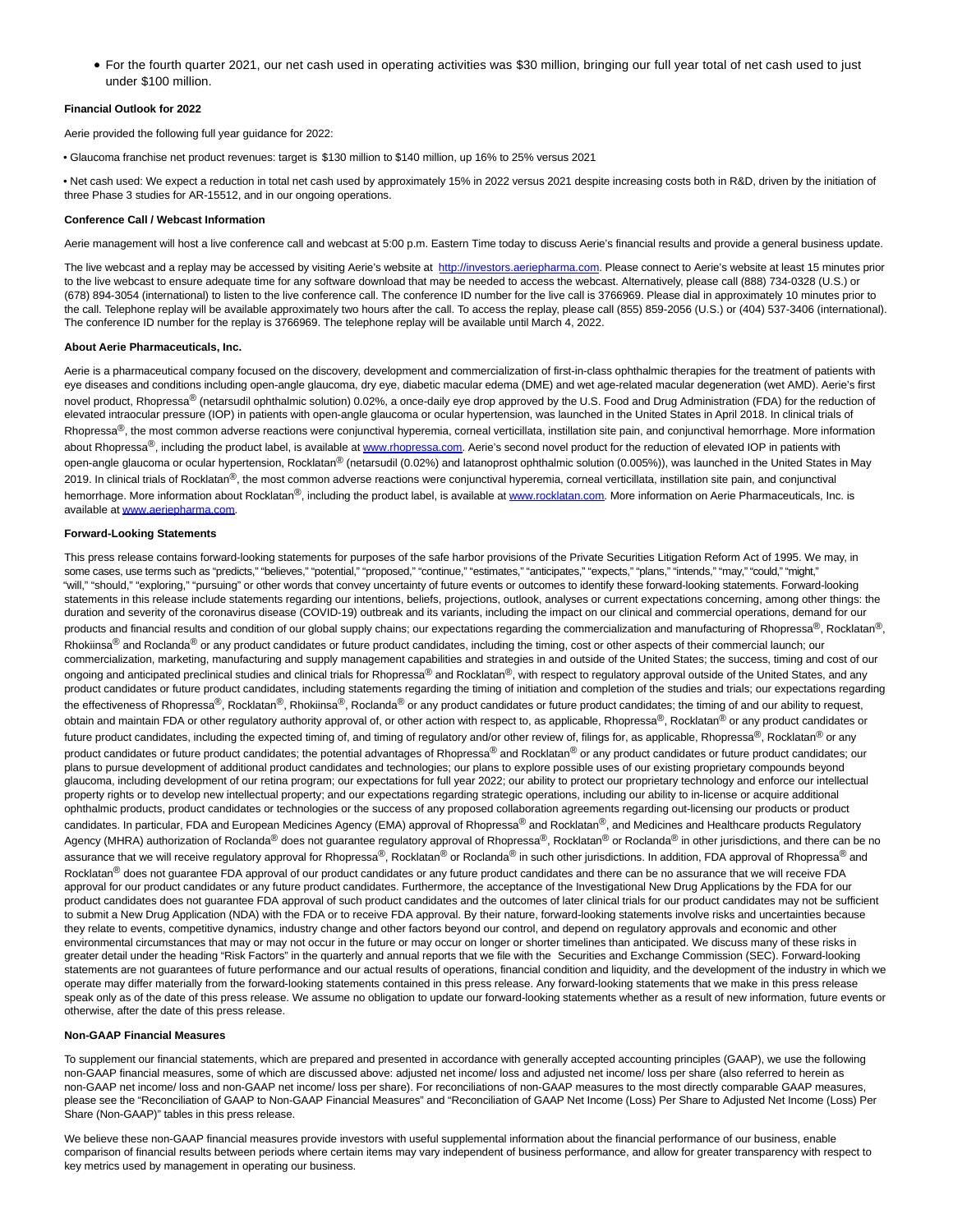The presentation of these financial measures is not intended to be considered in isolation from, or as a substitute for, financial information prepared and presented in accordance with GAAP. Investors are cautioned that there are material limitations associated with the use of non-GAAP financial measures as an analytical tool. In particular, the adjustments to our GAAP financial measures reflect the exclusion of stock-based compensation expense, which is recurring and will be reflected in our financial results for the foreseeable future. In addition, these measures may be different from non-GAAP financial measures used by other companies, limiting their usefulness for comparison purposes. We compensate for these limitations by providing specific information regarding the GAAP amounts excluded from these non-GAAP financial measures.

## **AERIE PHARMACEUTICALS, INC. Consolidated Balance Sheets (Unaudited)**

(in thousands)

|                                                | <b>DECEMBER 31,</b> |           |  |
|------------------------------------------------|---------------------|-----------|--|
|                                                | 2021                | 2020      |  |
| Assets                                         |                     |           |  |
| <b>Current assets</b>                          |                     |           |  |
| Cash and cash equivalents                      | \$37,187            | \$151,570 |  |
| Short-term investments                         | 102,614             | 88,794    |  |
| Accounts receivable, net                       | 68,828              | 56,022    |  |
| Inventory                                      | 40,410              | 27,059    |  |
| Licensing receivable                           | 90,000              |           |  |
| Prepaid expenses and other current assets      | 16,611              | 8,310     |  |
| Total current assets                           | 355,650             | 331,755   |  |
| Property, plant and equipment, net             | 51,472              | 54,260    |  |
| Operating lease right-of-use-assets            | 22,669              | 14,084    |  |
| Other assets                                   | 1,600               | 1,946     |  |
| <b>Total assets</b>                            | \$431,391           | \$402,045 |  |
| Liabilities and Stockholders' Equity           |                     |           |  |
| <b>Current liabilities</b>                     |                     |           |  |
| Accounts payable                               | \$8,285             | \$8,826   |  |
| Accrued expenses and other current liabilities | 112,341             | 90,723    |  |
| Operating lease liabilities                    | 4,365               | 4,923     |  |
| <b>Total current liabilities</b>               | 124,991             | 104,472   |  |
| Convertible notes, net                         | 234,527             | 210,373   |  |
| Deferred revenue, non-current                  | 64,315              | 50,858    |  |
| Operating lease liabilities, non-current       | 21,751              | 10,206    |  |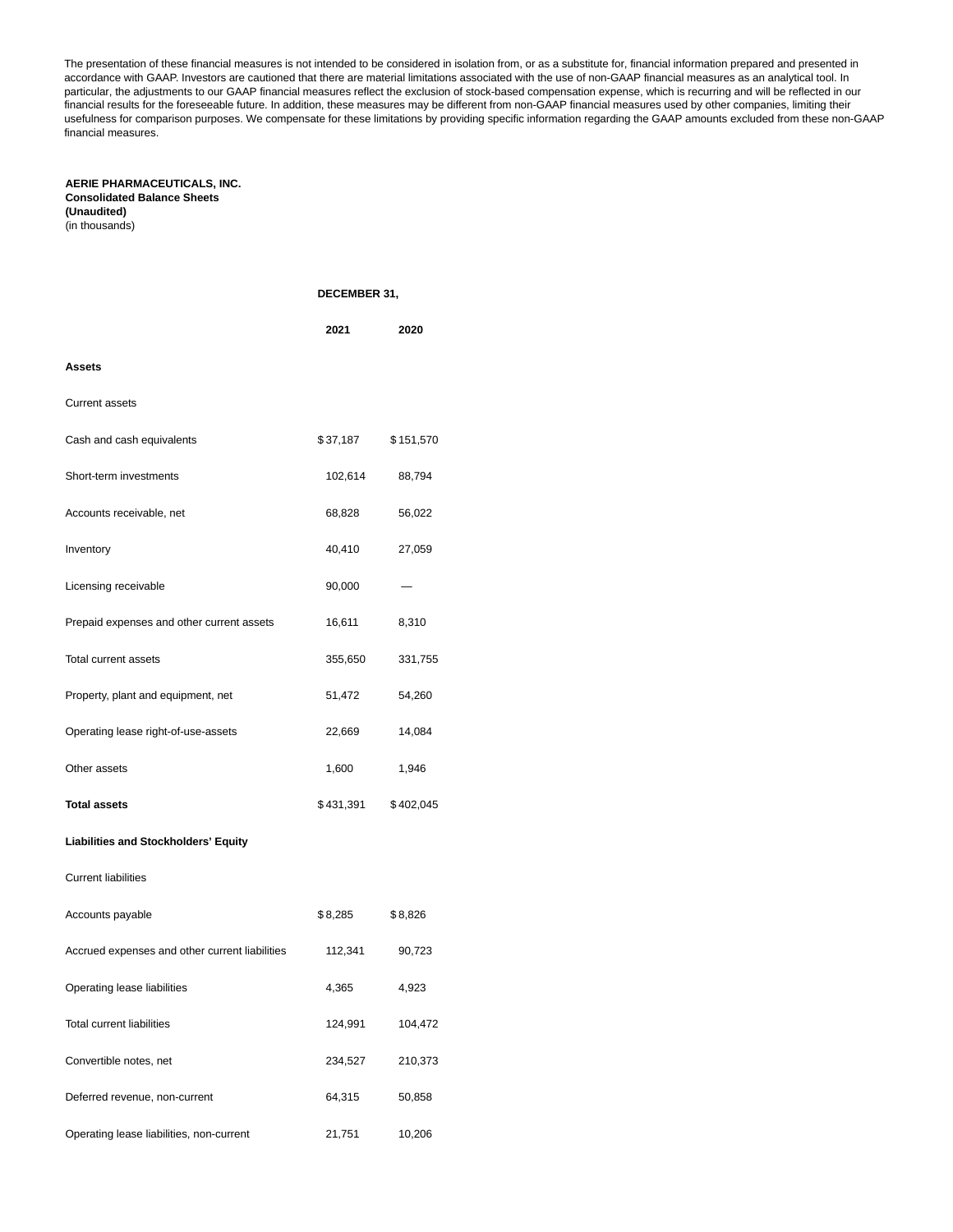| Other non-current liabilities                                  | 3,140     |           | 2,168                       |   |
|----------------------------------------------------------------|-----------|-----------|-----------------------------|---|
| <b>Total liabilities</b>                                       | 448,724   |           | 378,077                     |   |
| Stockholders' (deficit) equity                                 |           |           |                             |   |
| Common stock                                                   | 48        |           | 47                          |   |
| Additional paid-in capital                                     | 1,136,656 |           | 1,103,074                   |   |
| Accumulated other comprehensive loss                           | (126      | $\lambda$ | (52)                        | ⟩ |
| Accumulated deficit                                            |           |           | $(1,153,911)$ $(1,079,101)$ |   |
| Total stockholders' (deficit) equity                           | (17, 333) |           | 23,968                      |   |
| Total liabilities and stockholders' (deficit) equity \$431,391 |           |           | \$402,045                   |   |

#### **AERIE PHARMACEUTICALS, INC.**

**Consolidated Statements of Operations**

**(Unaudited)**

(in thousands, except share and per share data)

|                                                        | <b>THREE MONTHS ENDED</b><br>DECEMBER 31, |                      | <b>TWELVE MONTHS ENDED</b><br>DECEMBER 31, |                                          |
|--------------------------------------------------------|-------------------------------------------|----------------------|--------------------------------------------|------------------------------------------|
|                                                        | 2021                                      | 2020                 | 2021                                       | 2020                                     |
| Product revenues, net                                  | \$32,666                                  | \$24,683             | \$112,134                                  | \$83,138                                 |
| Licensing revenues                                     | 82,000                                    |                      | 82,000                                     |                                          |
| Total revenues, net                                    | 114,666                                   | 24,683               | 194,134                                    | 83,138                                   |
| Costs and expenses:                                    |                                           |                      |                                            |                                          |
| Cost of goods sold                                     | 6,070                                     | 6,534                | 26,846                                     | 25,333                                   |
| Selling, general and administrative                    | 36,009                                    | 35,016               | 137,805                                    | 137,184                                  |
| Pre-approval commercial manufacturing                  |                                           |                      |                                            | 2,304                                    |
| Research and development                               | 20,847                                    | 18,726               | 75,837                                     | 74,007                                   |
| Total costs and expenses                               | 62,926                                    | 60,276               | 240,488                                    | 238,828                                  |
| Loss from operations                                   | 51,740                                    | (35, 593)            | (46, 354)<br>$\lambda$                     | (155, 690)<br>$\rightarrow$              |
| Other expense, net                                     | (5, 721)                                  | (5,266)<br>$\lambda$ | (27, 863)<br>$\lambda$                     | (22, 166)<br>$\lambda$                   |
| Income (loss) before income taxes                      | 46,019                                    | (40, 859)            | (74, 217)<br>$\lambda$                     | (177, 856)<br>$\rightarrow$<br>$\lambda$ |
| Income tax expense                                     | 486                                       | 5,278                | 593                                        | 5,245                                    |
| Net income (loss)                                      | \$45,533                                  | \$ (46, 137)         | 3(74,810)                                  | $)$ \$ (183,101<br>$\lambda$             |
| Net income (loss) per common share-basid <sup>1)</sup> | \$0.98                                    | \$(1.00              | $)$ \$ (1.61                               | 3.99<br>$\mathcal{C}$                    |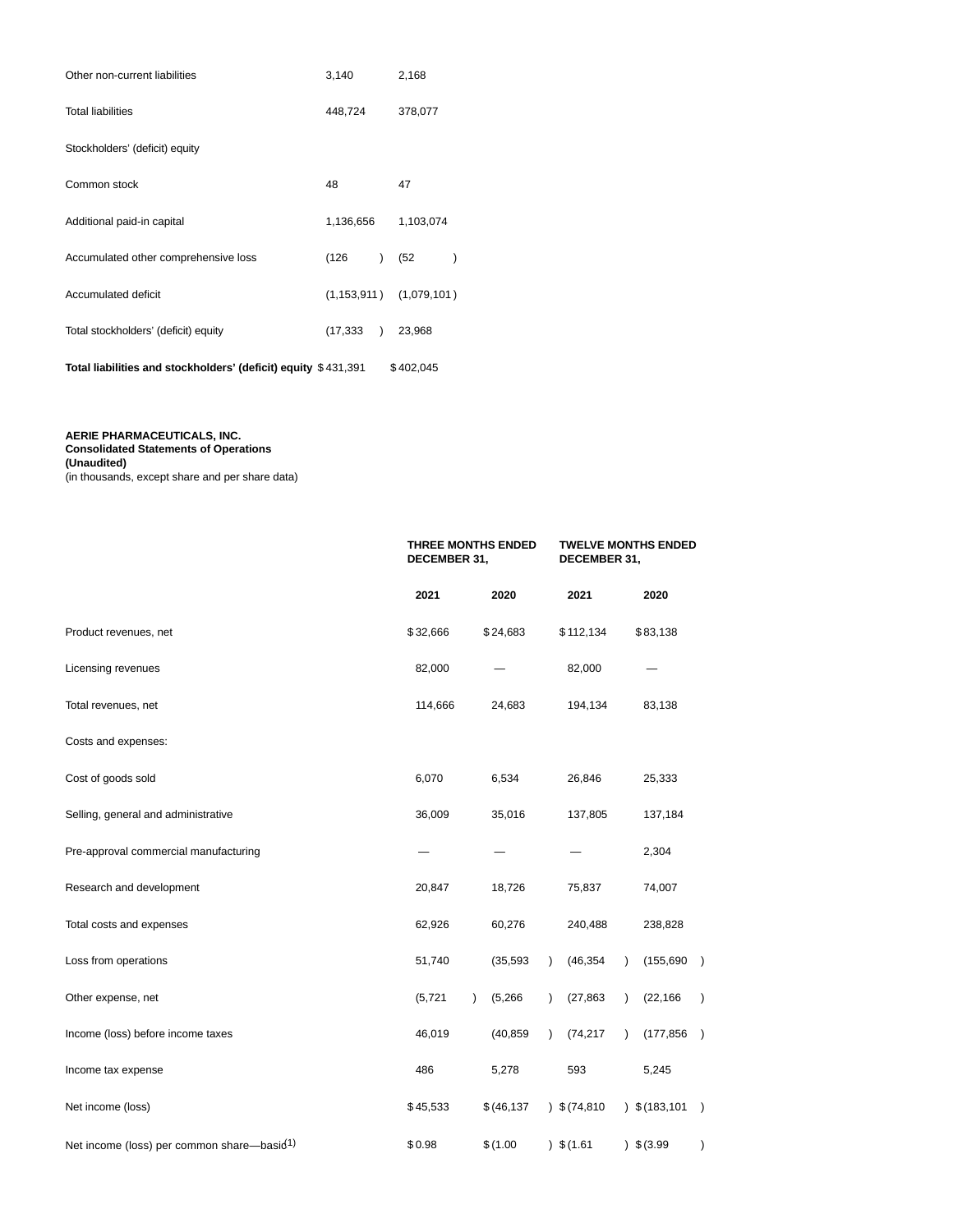| Net income (loss) per common share— diluted <sup>1)</sup>                  | \$0.96     | \$(1.00)   | \$(1.61)   | \$ (3.99)  |
|----------------------------------------------------------------------------|------------|------------|------------|------------|
|                                                                            |            |            |            |            |
|                                                                            |            |            |            |            |
| Weighted average number of common shares outstanding—basid <sup>1)</sup>   | 46,689,293 | 45.973.297 | 46.336.346 | 45.897.255 |
| Weighted average number of common shares outstanding-diluted <sup>1)</sup> | 47,581,880 | 45,973,297 | 46.336.346 | 45.897.255 |

 $<sup>(1)</sup>$  Aerie reported a net loss during the three months ended December 31, 2020 and years ended December 31, 2021 and 2020, respectively. As such, its potentially</sup> dilutive securities, which include stock options, restricted stock awards and restricted stock units to purchase shares of common stock, have been excluded from the computation of diluted net loss per share, as the effect would be anti-dilutive.

### **AERIE PHARMACEUTICALS, INC.**

**Reconciliation of GAAP to Non-GAAP Financial Measures (Unaudited)**

(in thousands)

#### **THREE MONTHS ENDED TWELVE MONTHS ENDED DECEMBER 31, DECEMBER 31,**

|                                                  | 2021     | 2020        | 2021                                     | 2020   |
|--------------------------------------------------|----------|-------------|------------------------------------------|--------|
| Net income (loss) (GAAP)                         | \$45.533 |             | \$ (46,137 ) \$ (74,810 ) \$ (183,101 )  |        |
| Add-back: stock-based compensation expense 6,166 |          | 9.590       | 29.524                                   | 40.095 |
| Adjusted Net income (loss) (Non-GAAP)            | \$51,699 | \$ (36,547) | $\frac{1}{2}$ \$ (45,286 ) \$ (143,006 ) |        |

### **AERIE PHARMACEUTICALS, INC.**

**Reconciliation of GAAP Net Income (Loss) Per Share to Adjusted Net Income (Loss) Per Share (Non-GAAP) (Unaudited)**

|                                                                         | <b>THREE MONTHS ENDED</b><br>DECEMBER 31, |            | <b>TWELVE MONTHS ENDED</b><br>DECEMBER 31, |            |
|-------------------------------------------------------------------------|-------------------------------------------|------------|--------------------------------------------|------------|
|                                                                         | 2021                                      | 2020       | 2021                                       | 2020       |
| Net income (loss) per common share—basic (GAAP)                         | \$0.98                                    | \$(1.00)   | 3(1.61)                                    | 3.99       |
| Add-back: stock-based compensation expense                              | 0.13                                      | 0.21       | 0.64                                       | 0.87       |
| Adjusted Net income (loss) per share—basic (Non-GAAP)                   | \$1.11                                    | \$ (0.79)  | 9(0.97)                                    | 3.12       |
| Weighted average number of common shares outstanding—basic 46,689,293   |                                           | 45.973.297 | 46.336.346                                 | 45,897,255 |
|                                                                         |                                           |            |                                            |            |
| Net income (loss) per common share-diluted (GAAP)                       | \$0.96                                    | \$(1.00)   | 3(1.61)                                    | 3.99       |
| Add-back: stock-based compensation expense                              | 0.13                                      | 0.21       | 0.64                                       | 0.87       |
| Adjusted Net income (loss) per share-diluted (Non-GAAP)                 | \$1.09                                    | \$ (0.79)  | 9(0.97)                                    | 3.12       |
| Weighted average number of common shares outstanding—diluted 47,581,880 |                                           | 45,973,297 | 46.336.346                                 | 45,897,255 |